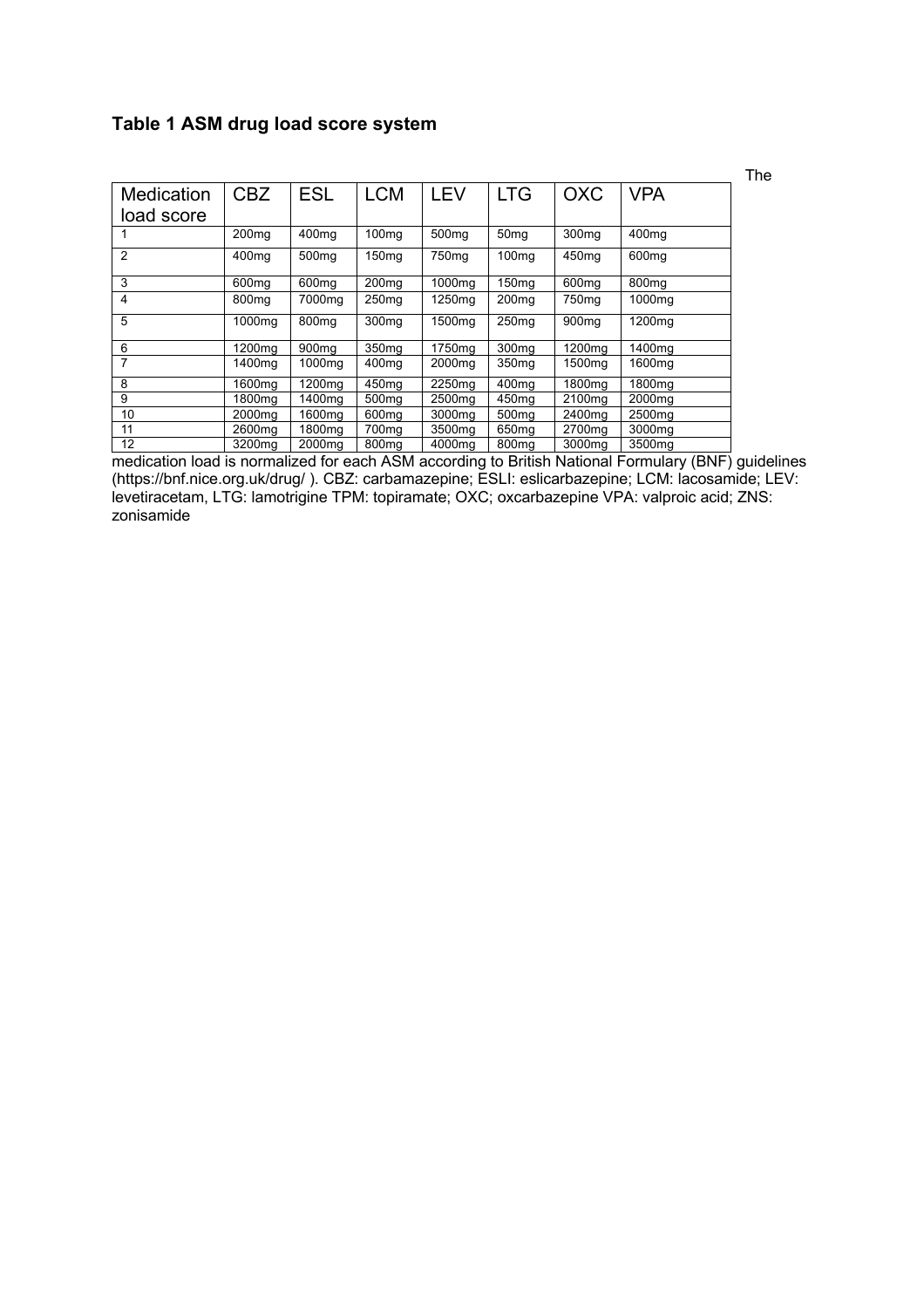**Table 2.** Demographic and clinical features of patients taking ASMs with moderate cognitive effects in mono/dual/triple therapy

|                                               | Monotherapy<br>$(n=60)$ | Dual therapy<br>$(n=60)$ | Triple therapy (n=<br>60) | P value |
|-----------------------------------------------|-------------------------|--------------------------|---------------------------|---------|
| Sex, F/M                                      | 28/32                   | 26/34                    | 23/37                     | 0.622   |
| Age at the scan (SD), y                       | 34.0(9.3)               | 32.5(9.5)                | 33.3 (10.4)               | 0.686   |
| Epilepsy duration at the<br>scan (SD), y      | 14.5(11.1)              | 13.8 (10.8)              | 14.6(9.7)                 | 0.910   |
| Handedness,<br>Right/Left/Ambidextrous        | 54/6                    | 56/4                     | 54/6                      | 0.760   |
| Localization of epilepsy,<br>n, (%)           |                         |                          |                           | 0.774   |
| Temporal                                      | 43 (71.7)               | 41 (68.3)                | 43 (71.7)                 |         |
| Frontal                                       | 11(18.3)                | 15(25.0)                 | 14(23.3)                  |         |
| Parietal                                      | 6(10)                   | 4(6.7)                   | 3(5.0)                    |         |
| Lateralization of<br>epilepsy, n, (%)         |                         |                          |                           | 0.672   |
| Left                                          | 31(51.7)                | 33 (55.0)                | 30(50.0)                  |         |
| Right                                         | 26(43.3)                | 19(31.6)                 | 23(38.3)                  |         |
| <b>Bilateral</b>                              | 2(3.3)                  | 7(11.7)                  | 6(10.0)                   |         |
| Undetermined                                  | 1(1.7)                  | 1(1.7)                   | 1(1.7)                    |         |
| <b>History of febrile</b><br>seizures, n, (%) | 6(10.0)                 | 7(11.7)                  | 5(8.3)                    | 0.831   |
| Hippocampal sclerosis,<br>n,                  | 13(21.7)                | 22(31.9)                 | 15(25.0)                  | 0.156   |
| Seizure frequency                             |                         |                          |                           | 0.843   |
| Less than once a<br>month, n,                 | 7(11.7)                 | 6(10.0)                  | 4(6.7)                    |         |
| Monthly to weekly                             | 19 (31.7)               | 19 (31.7)                | 15(25.0)                  |         |
| Weekly to daily                               | 20(33.3)                | 19(31.7)                 | 25(41.7)                  |         |
| Daily seizures                                | 14(23.3)                | 16 (26.6)                | 16 (26.6)                 |         |
| History of GTCS, n,                           | 39 (65.0)               | 45 (75.0)                | 39 (65.0)                 | 0.397   |
| Scanner,<br>original/upgrade, n               | 21/39                   | 17/43                    | 16/44                     | 0.577   |
| Drug load score,<br>median, range             | $6.5(1.00-12.00)$       | $13.00(2.50 -$<br>24.00) | $18.5(7.00-35.00)$        | 0.000   |

Abbreviations: ASM: anti-seizure medication; GTCS; generalized tonic clonic seizures; SD:standard deviation